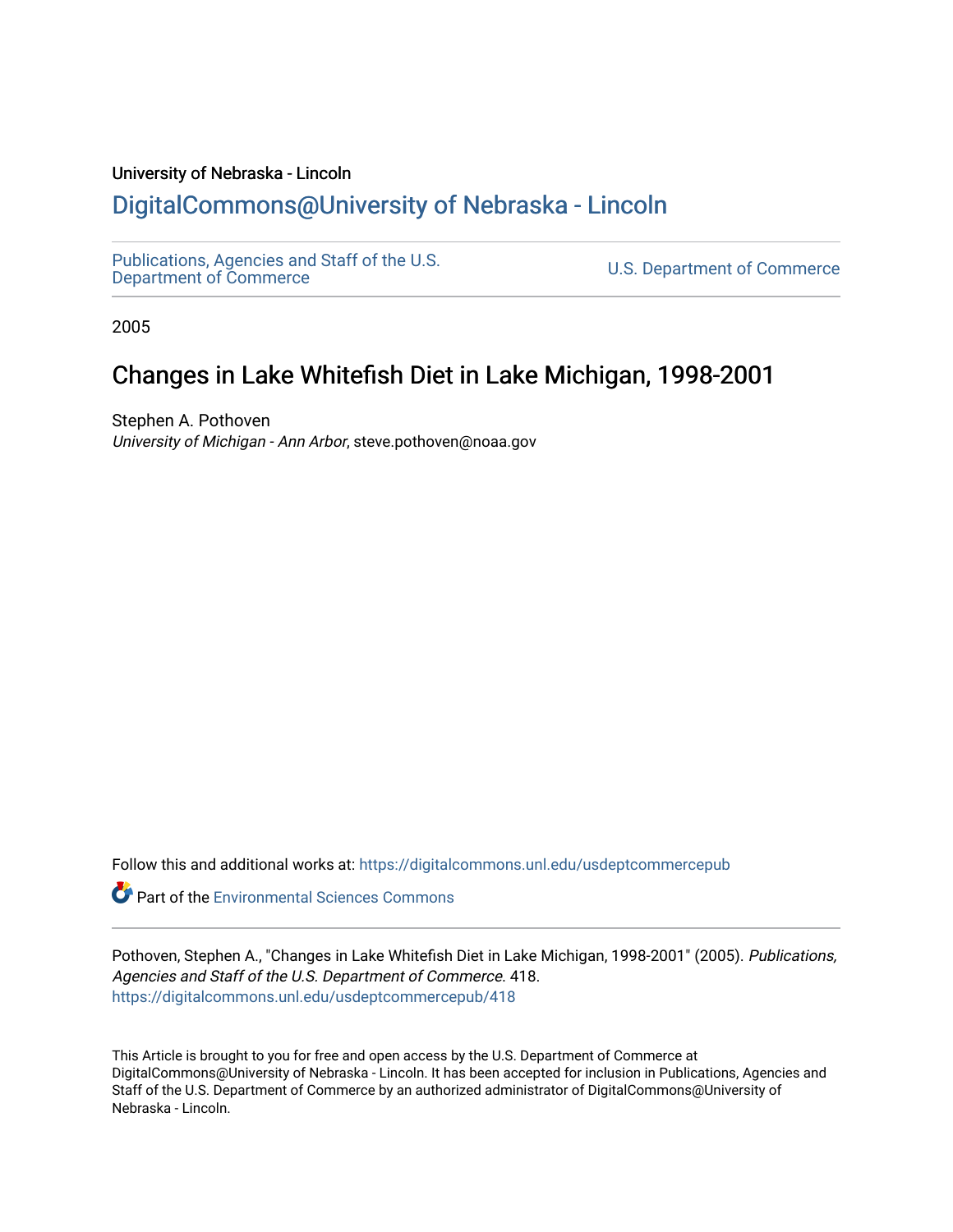## **BIOENERGETICS AND TROPHIC DYNAMICS**

## **Changes in Lake Whitefish Diet in Lake Michigan, 1998-2001**

**Stephen A. Pothoven**<sup>1</sup>

Cooperative Institute of Limnology and Ecosystem Research University of Michigan/GLERL Lake Michigan Field Station 1431 Beach Street Muskegon, Michigan, U.S.A. 49441

### **Abstract**

Lake whitefish (*Coregonus clupeaformis*) were collected for diet analysis from Michigan's waters of Lake Michigan during 1998-2001. When the benthic amphipod *Diporeia*  spp. was available, it was an important item in the diets of small (<430 mm) and large (>430 mm) lake whitefish. In southern Lake Michigan, the most-common prey consumed in the absence of *Diporeia* spp. included zebra mussels (*Dreissena polymorpha*), gastropods, chironomids, and *Mysis relicta*. In northern regions of the lake, alternative prey included chironomids, isopods, *Bythotrephes*, and fish. Following the decline of *Diporeia* spp. in southeastern Lake Michigan between 1998 and 2001, their contribution to the diet of small lake whitefish fell from 57% to 1% (dry weight). The contribution of *Diporeia* spp. to the diet was similar for small fish captured in nearshore (9-30 m) and offshore (31-46 m) waters. *Mysis* were more common in the diets of fish collected at offshore stations whereas

 $\overline{a}$ 

Mohr, L.C., and Nalepa, T.F. (Editors). 2005. Proceedings of a workshop on the dynamics of lake whitefish (Coregonus clupeaformis) and the amphipod Diporeia spp. in the Great Lakes. Great Lakes Fish. Comm. Tech. Rep. 66.

<sup>&</sup>lt;sup>1</sup> Corresponding author: steve.pothoven@noaa.gov

<sup>127</sup>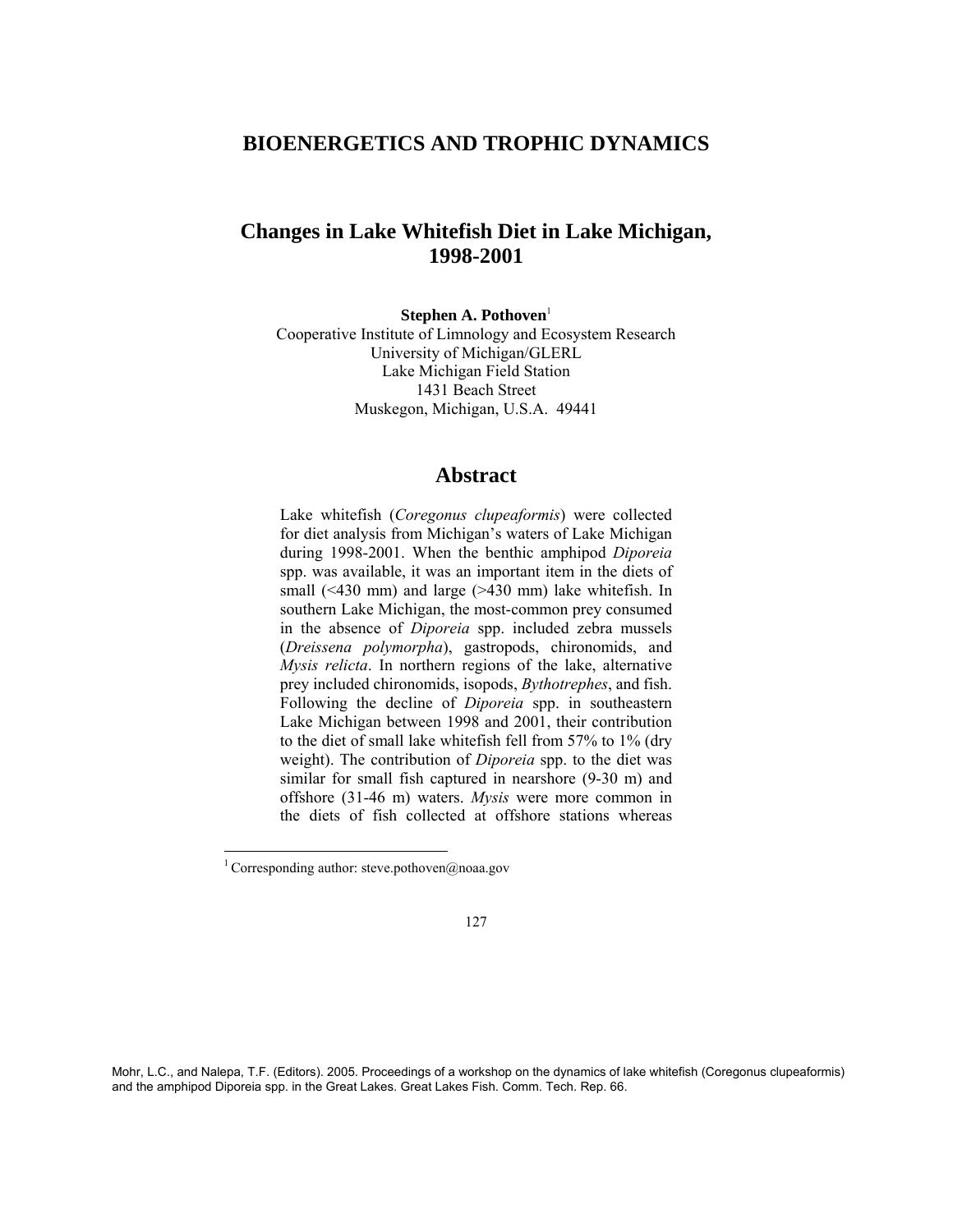chironomids and zebra mussels were more common in fish from nearshore stations.

## **Introduction**

Recent declines in condition and growth of lake whitefish (*Coregonus clupeaformis,* hereafter, whitefish) in the Great Lakes have been attributed to a number of factors (Hoyle et al. 1999; Pothoven et al. 2001), including declines in the abundance of their benthic prey *Diporeia* spp. (hereafter, diporeia as a common name), increased consumption of zebra mussels (*Dreissena polymorpha*), and density-dependent factors.

There is little information on the diet of whitefish even though the species has long been a mainstay of the commercial fishery. Available information indicates that the diet of whitefish in the Great Lakes historically consisted of amphipods, chironomids, gastropods, and *Mysis* (Ihssen et al. 1981; Jude et al. 1981). More-recent data indicate that the decline of diporeia and the proliferation of zebra mussels may have resulted in changes in the diet of whitefish (Hoyle et al. 1999; Pothoven et al. 2001).

The objective of this study was to evaluate the diet of whitefish in Lake Michigan and to determine future research needs.

#### **Methods**

Whitefish were collected from 13 stations located in seven of ten Lake Michigan whitefish management zones (WFM) (Fig. 1). Whitefish were collected in water 9- to 46-m deep using monofilament gillnets (6.4- to 17.8 cm stretched mesh) and a 7.6-m semi-balloon, 4-seam bottom trawl (13-mm stretched-mesh cod-liner). Sampling took place during April-October 1999- 2001, but most fish (73%) were collected in the spring (April-June). Whitefish were also collected during 1998 from WFM-08. No fish were collected for diet analysis from either WFM-00, WFM-01, or WFM-03.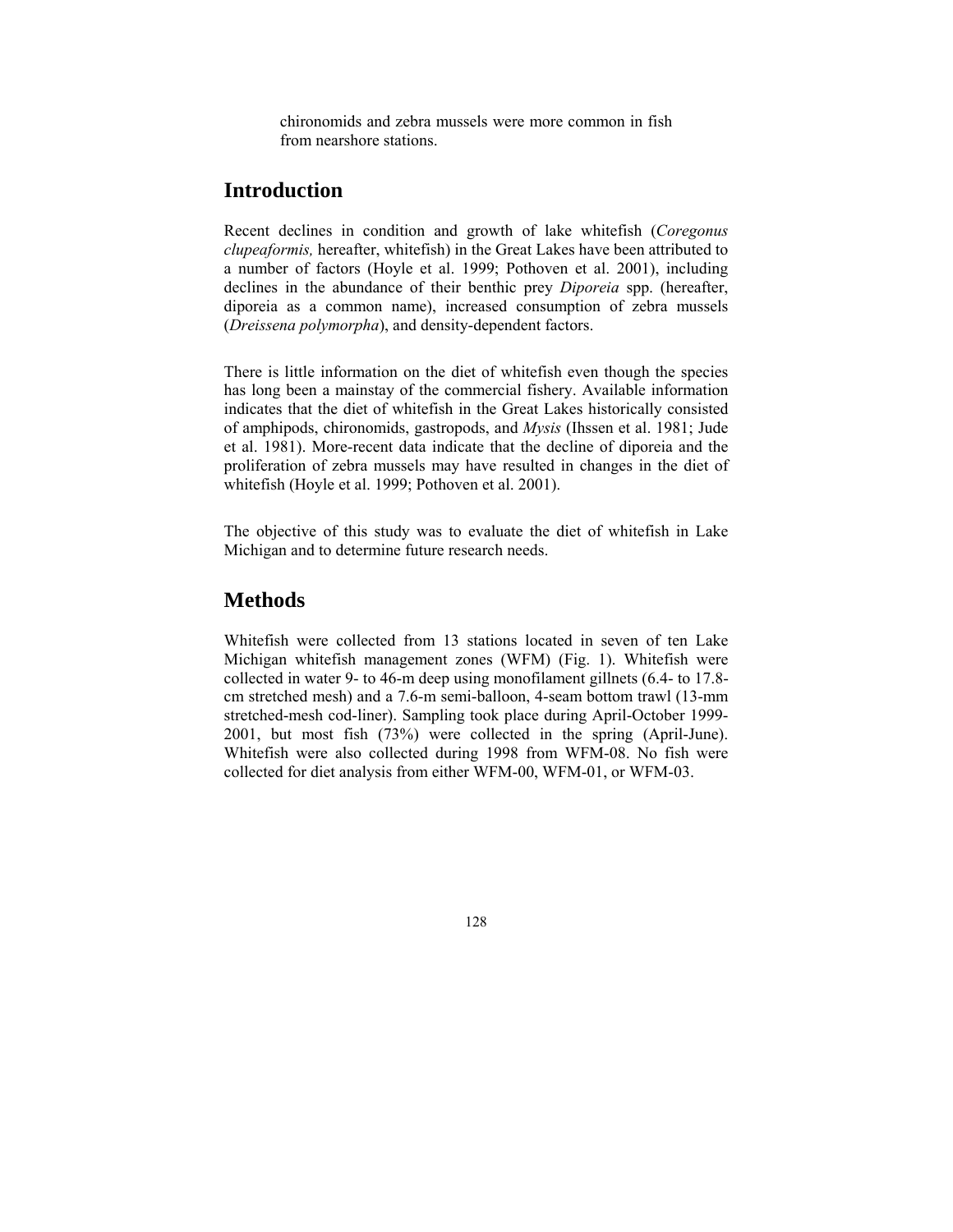

Fig. 1. Location of stations ( • ) and whitefish management zones (WFM) where whitefish were collected for diet analyses, 1998-2001.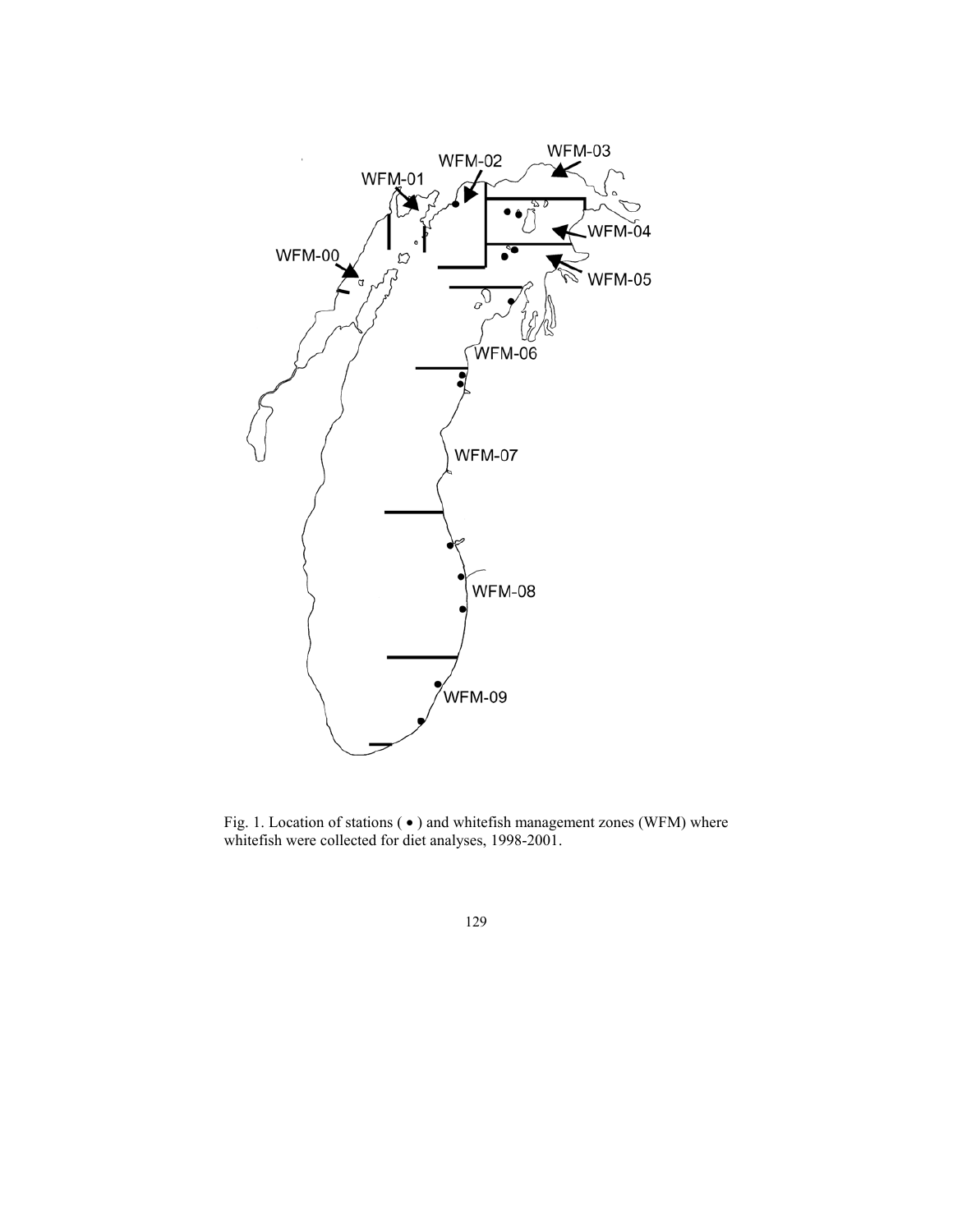All fish were weighed and measured, and stomachs (esophagus to pyloric caeca) were removed and frozen. In the laboratory, stomachs were dissected and prey items were identified and counted. Approximately 25% of stomachs were empty and were not included in subsequent analyses. Lengths of whole prey were measured using a computer image-analysis system. Length-weight regressions from the literature were used to compute the mean individual weight for each prey type (Johnson and Brinkhurst 1971; Nalepa and Quigley 1980; Smock 1980; Shea and Makarewicz 1989; Makarewicz and Jones 1990; Prejs et al. 1990; T. Nalepa, Great Lakes Environmental Research Laboratory, 2205 Commonwealth Blvd., Ann Arbor, MI, 48105, personal communication). Dry weights of partially digested prey were assumed to be equal to the mean weight of measured prey of the same species. Microzooplankton (Copepoda, Cladocera) were added to a known volume of water and subsampled with a Hensen-Stemple pipette. For species that were not measured, total counts were multiplied by representative dry weights (Hawkins and Evans 1979; Nalepa and Quigley 1980) and summed to obtain biomass.

Diets were shown as the percent of the total calculated stomach-content dry weight for fish from each management zone, year, or depth zone. Diet composition was determined separately for small (<430 mm) and large (>430 mm) whitefish. These size-classes were chosen based on the legal size limit for whitefish in the commercial fishery. Results were summarized for each management zone to detect regional differences. Stomach-content data from WFM-02, WFM-04, and WFM-05 were combined because of the small sample sizes in these northern zones. Fish from WFM-08 were used to examine temporal changes in diet during 1998-2001. Diets were also compared for fish collected from nearshore (9-30 m) stations vs. offshore (31-46 m) stations.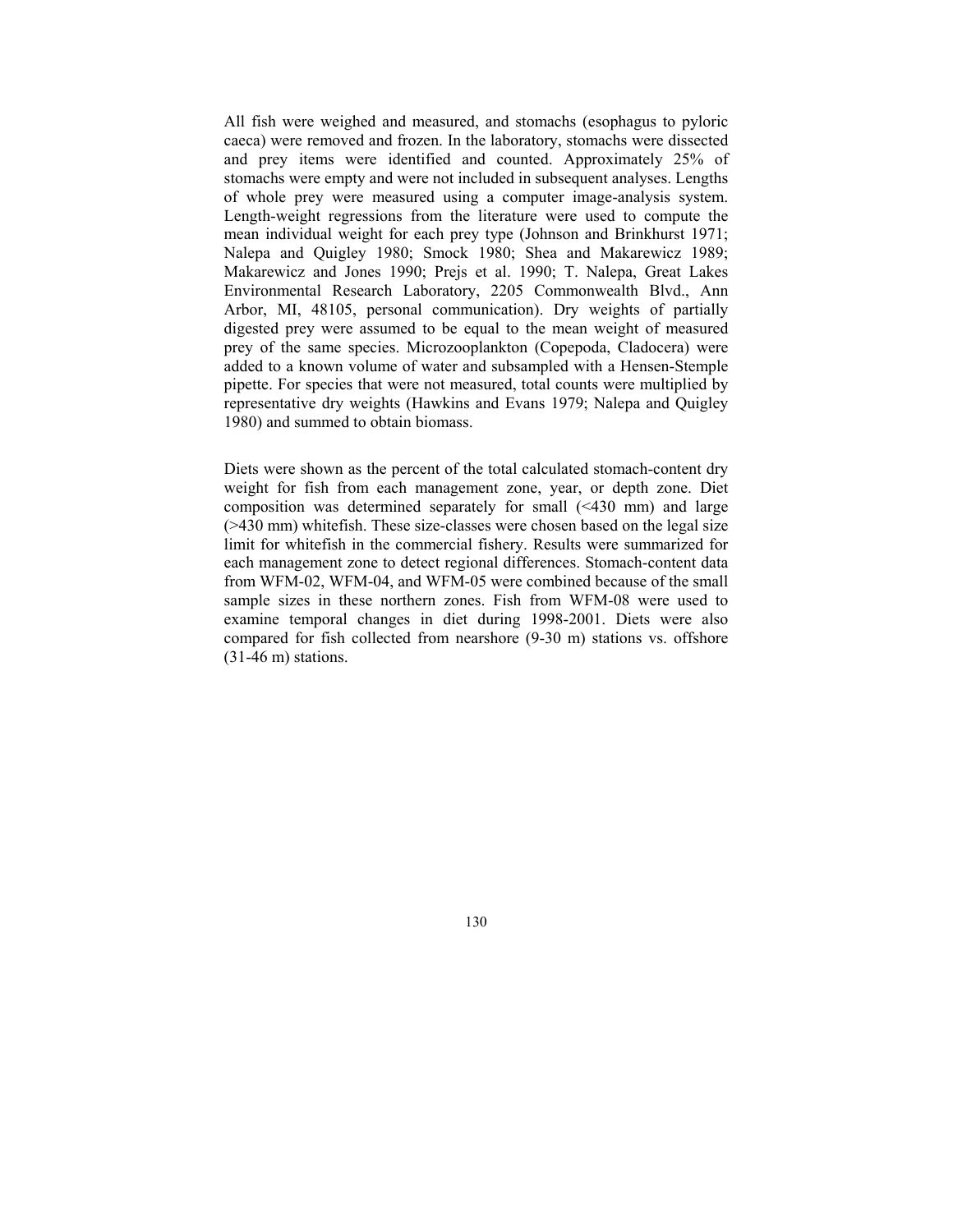## **Results and Discussion**

Based on data collected during 1998-2001, the diets of whitefish were variable throughout Lake Michigan. In some areas, the regional differences in diet reflected regional differences in the density of diporeia. The diet of large whitefish consisted mainly (95%) of age-0 alewife (*Alosa pseudoharengus*) in the northernmost zones (WFM-02, WFM-04, and WFM-05) of Lake Michigan (Table 1). The invertebrates *Bythotrephes* (3%) and diporeia (1%) were also found but were at very low levels. In WFM-06, the diet of large whitefish consisted of isopods (61%) and chironomids (37%) (Table 1). No diporeia were found in whitefish stomachs in WFM-06. The density of diporeia in the lake was relatively low  $(<1,000 \text{ m}^2)$  in WFM-02, WFM-04, WFM-05, and WFM-06 during this study (T. Nalepa, Great Lakes Environmental Research Laboratory, 2205 Commonwealth Blvd., Ann Arbor, MI, 48105, personal communication).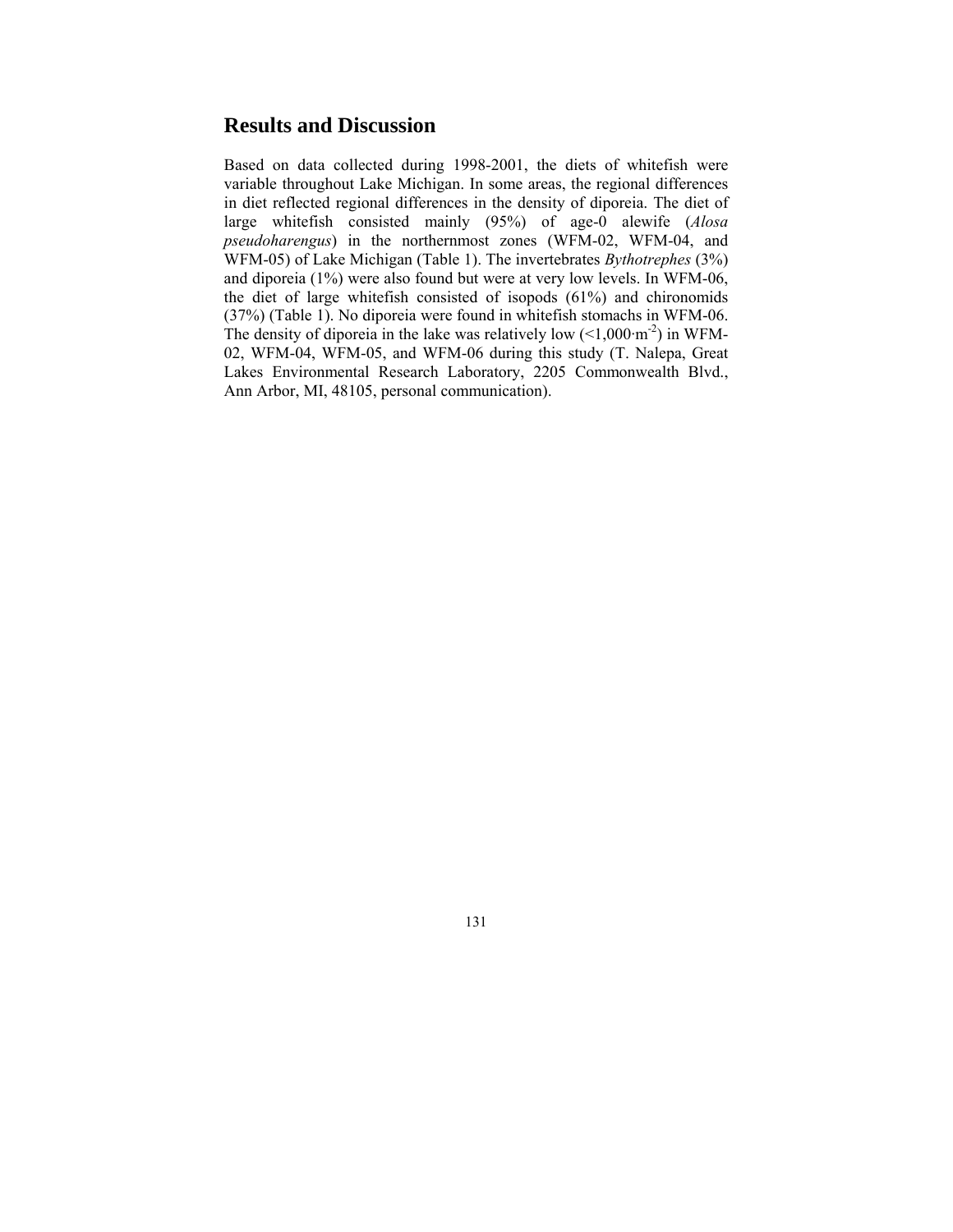| Small fish              |                |               |                  | Large fish     |              |                |               |              |
|-------------------------|----------------|---------------|------------------|----------------|--------------|----------------|---------------|--------------|
| Diet item               | WFM-07         | <b>WFM-08</b> | WFM-09           | WFM-02, 04, 05 | WFM-06       | WFM-07         | <b>WFM-08</b> | WFM-09       |
| Diporeia                | 53             | 38            | $\boldsymbol{0}$ | $\mathbf{1}$   | $\mathbf{0}$ | 84             | 19            | $\mathbf{0}$ |
| Chironomidae            | 9              | 31            | 38               | <1             | 37           | 6              | 6             | 10           |
| Dreissena<br>polymorpha | $\mathbf{1}$   | 6             | 17               | <1             | <1           | <1             | 23            | 35           |
| Mysis relicta           | 20             | 9             | $\mathbf{0}$     | $\mathbf{0}$   | $\mathbf{0}$ | 5              | 26            | <1           |
| Sphaeriidae             | $\mathbf{1}$   | 6             | 8                | <1             | <1           | $\overline{2}$ | 5             | 5            |
| Gastropoda              | $\mathbf{0}$   | 4             | 31               | <1             | 1            | <1             | 13            | 48           |
| Isopoda                 | $\overline{2}$ | <1            | $\boldsymbol{0}$ | <1             | 61           | $\mathbf{1}$   | <1            | $\mathbf{0}$ |
| Bythotrephes            | $\mathbf{0}$   | $\mathbf{1}$  | $\mathbf{0}$     | 3              | $\mathbf{0}$ | $\mathbf{0}$   | $\mathbf{1}$  | $\mathbf{0}$ |
| Fish                    | 14             | $\mathbf{1}$  | $\boldsymbol{0}$ | 95             | $\mathbf{0}$ | $\overline{2}$ | $\mathbf{0}$  | $\theta$     |
| Other                   | <1             | 5             | 6                | $\overline{0}$ | $\mathbf{1}$ | 1              | 6             | 1            |
| $\boldsymbol{N}$        | 20             | 215           | 28               | 29             | 14           | 41             | 90            | 32           |
| Length                  | 376            | 349           | 367              | 629            | 495          | 492            | 467           | 455          |

Table 1. Percent of total dry weight for diet items of small (<430-mm TL) and large (>430-mm TL) whitefish collected from WFMs in Lake Michigan, 1999-2001 (WFM-08, 1998-2001). *N* = number of whitefish used for analyses. Length = mean length (mm TL) of fish used for analyses.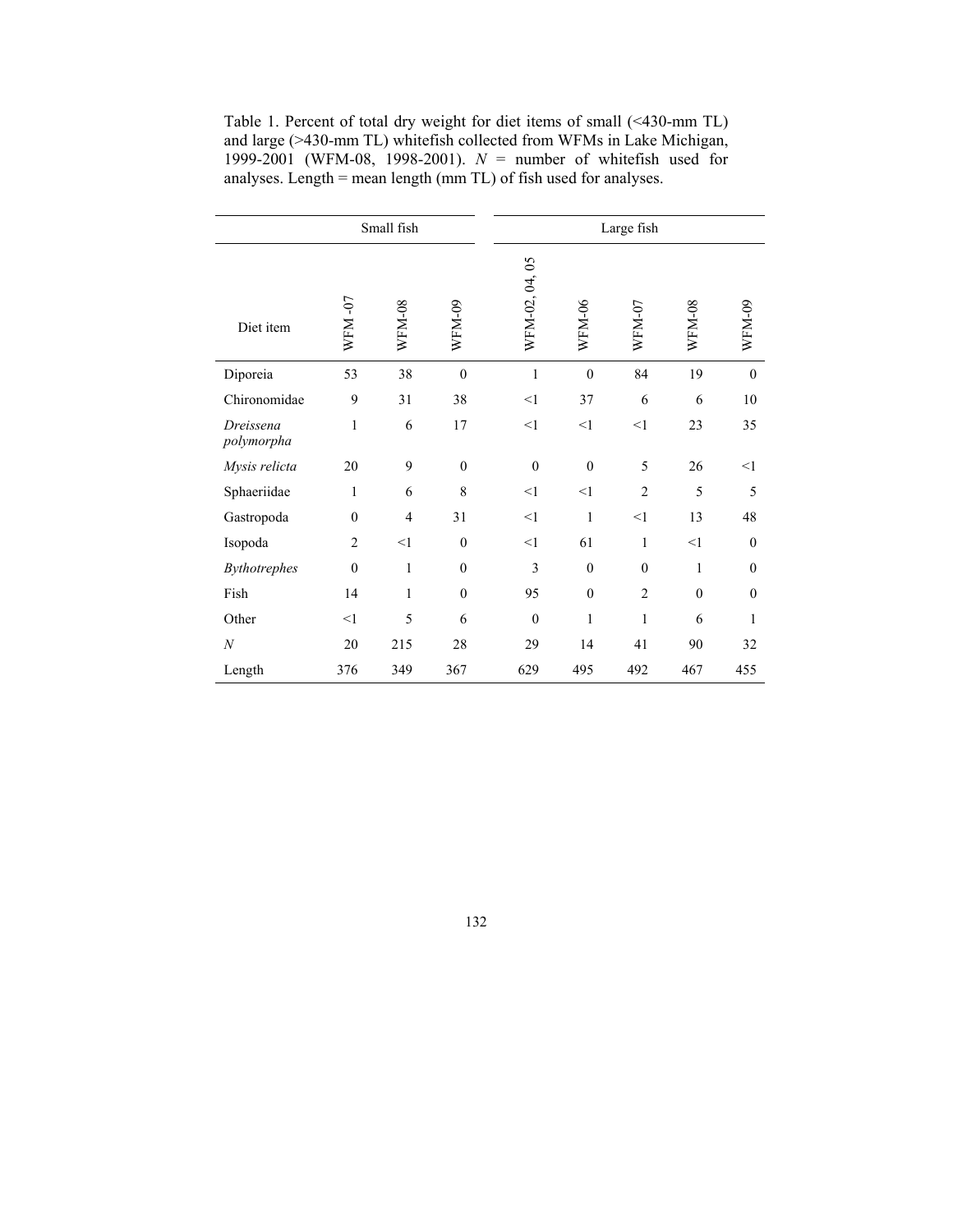Diporeia accounted for 53% and 84% of the diet of small and large whitefish, respectively, in WFM-07 (Table 1). Whitefish were only collected from the northern portion of WFM-07 where the density of diporeia was  $2,000-3,000 \cdot m^{-2}$  in 2000. The density of diporeia in WFM-07 had not been particularly high  $(3,000-4,000 \text{ m}^2)$  relative to other regions in the lake in 1994-1995 (Nalepa et al. 2000). Zebra mussels were not an important component of the diet of whitefish in either the northern or central management zones.

In WFM-08, the diet of whitefish consisted of several prey items including diporeia, chironomids, *Mysis*, zebra mussels, and gastropods (Table 1). Drastic declines of diporeia occurred in WFM-08 during 1998-99, although the species persisted at densities of  $5,500 \text{ m}^2$  in the northern portion of this management zone (Pothoven et al. 2001). Sufficient numbers of whitefish were caught in WFM-08 to examine temporal changes in diet relative to the declines of diporeia between 1998 and 2001. By 2000, the densities of diporeia ranged from near zero to  $1,000 \text{ m}^{-2}$  (Pothoven et al. 2001). In 1998, the diet of small whitefish in WFM-08 consisted mainly of diporeia (57%) and chironomids (20%) (Table 2). Following the decline of diporeia in 1999, the diet of small whitefish consisted mainly of chironomids (66%). The percentage of diporeia in the diet increased from 7% in 1999 to 33% in 2000. The contribution of *Mysis* increased from 0-3% to 30% between 1998- 99 and 2000. Diporeia had declined to very low densities in WFM-08 in 2001. In that year, chironomids (34%) and *Mysis* (35%) were the main prey consumed by small whitefish, while diporeia comprised 1% of the diet.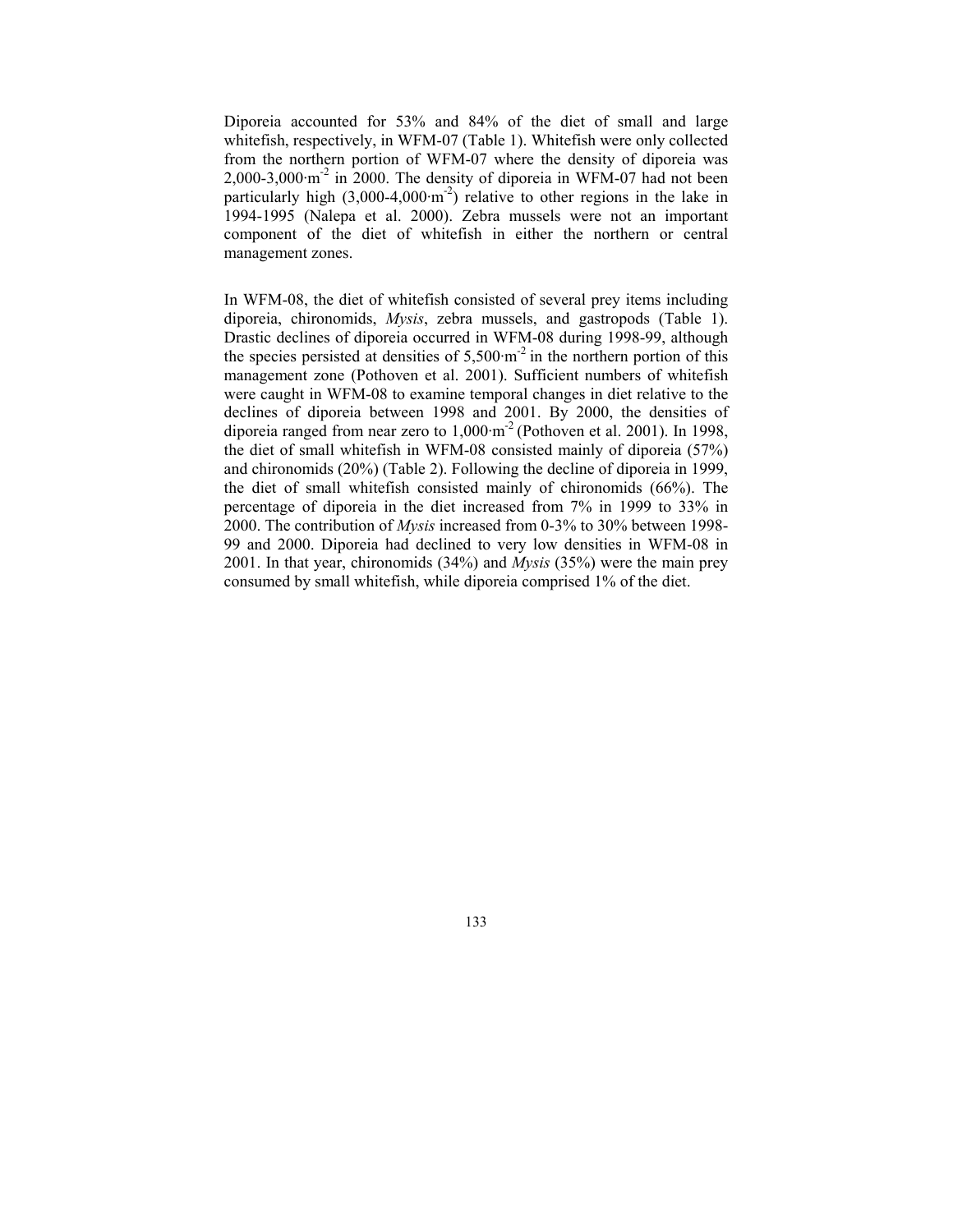|                         | Small fish     |                  |              |              | Large fish     |              |
|-------------------------|----------------|------------------|--------------|--------------|----------------|--------------|
| Diet item               | 1998           | 1999             | 2000         | 2001         | 2000           | 2001         |
| Diporeia                | 57             | 7                | 33           | 1            | 31             | $<$ 1        |
| Chironomidae            | 20             | 66               | 15           | 34           | 5              | 3            |
| Dreissena<br>polymorpha | 9              | $\overline{2}$   | $\mathbf{1}$ | 3            | 5              | 47           |
| Mysis relicta           | 3              | $\boldsymbol{0}$ | 30           | 35           | 42             | $\mathbf{1}$ |
| Sphaeriidae             | 4              | $\overline{2}$   | 12           | 13           | $\overline{7}$ | 1            |
| Gastropoda              | 3              | 7                | <1           | 7            | $\leq$ 1       | 39           |
| Ostracoda               | $\Omega$       | 6                | <1           | <1           | <1             | $\leq 1$     |
| <b>Bythotrephes</b>     | <1             | $\mathbf{0}$     | 6            | $\mathbf{0}$ | $\overline{c}$ | $\mathbf{0}$ |
| Zooplankton             | <1             | 8                | <1           | $\theta$     | $\mathbf{0}$   | $<$ 1        |
| Other                   | $\overline{2}$ | $\mathbf{1}$     | 3            | 5            | 6              | 9            |
| $\boldsymbol{N}$        | 78             | 62               | 42           | 33           | 45             | 38           |
| Mean length             | 355            | 290              | 397          | 387          | 465            | 471          |

Table 2. Percent of total dry weight for diet items of small (<430-mm TL) and large (>430-mm TL) whitefish collected from WFM-08 in Lake Michigan, 1998-2001.  $N =$  number of whitefish used for analyses.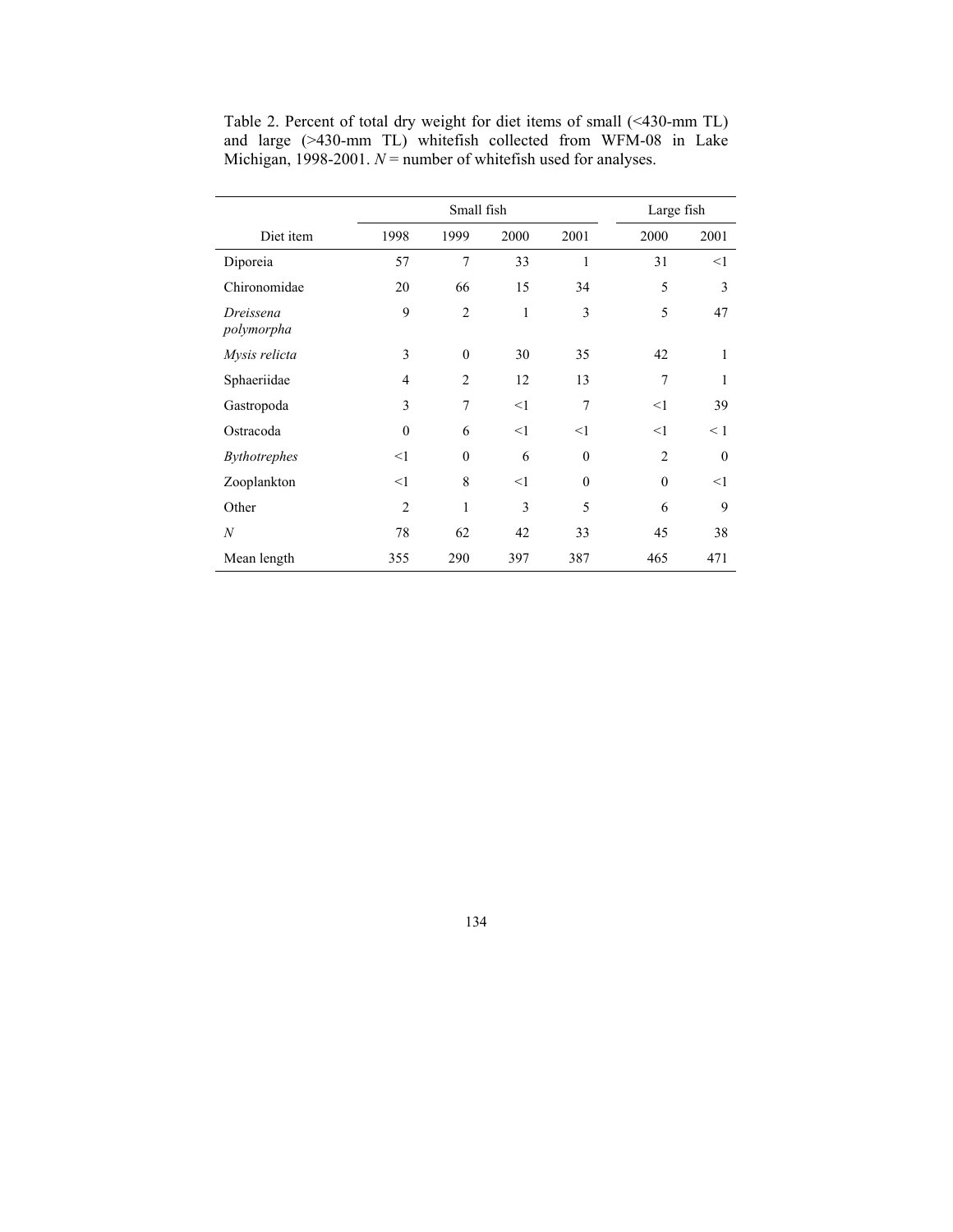Information on the diet of large whitefish in WFM-08 was available only for 2000-2001. In 2000, the diet of large whitefish was similar to that of small whitefish and comprised mainly diporeia (31%) and *Mysis* (42%) (Table 2). In 2001, the diet of large whitefish consisted mostly of zebra mussels (47%) and gastropods (39%).

The increases in diporeia and *Mysis* in the diet in 2000 in WFM-08 could reflect differences in sampling depths among years. In 2000, 42% of the fish in WFM-08 were collected from a 45-m depth, whereas fish were collected from shallower depths (<35 m) in other years. Diporeia and *Mysis* are generally more abundant offshore (Nalepa et al. 2000; Pothoven et al. 2000). *Mysis,* however*,* were found in stomachs of fish collected from water as shallow as 15 m in April 2000. *Mysis* continued to be an important prey for small whitefish in 2001.

In the southernmost management zone (WFM-09), diets consisted mainly of gastropods and chironomids (for small fish) and zebra mussels and gastropods (for large fish) (Table 1). Diporeia began to decline in WFM-09 in 1992 and were virtually absent by 1997 (Nalepa et al. 2005).

Whitefish may be adapted to consume hard-shelled prey items such as zebra mussels because they historically have consumed molluscs such as gastropods. In the absence of a high-energy prey source (for example, diporeia*)*, however, the consumption of mainly hard-shelled prey could have detrimental bioenergetic consequences for whitefish (Ihssen et al. 1981; French and Bur 1996; Pothoven et al. 2001). Additionally, alternative prey (for example, chironomids) may not be sufficiently abundant to sustain whitefish (Pothoven et al. 2001).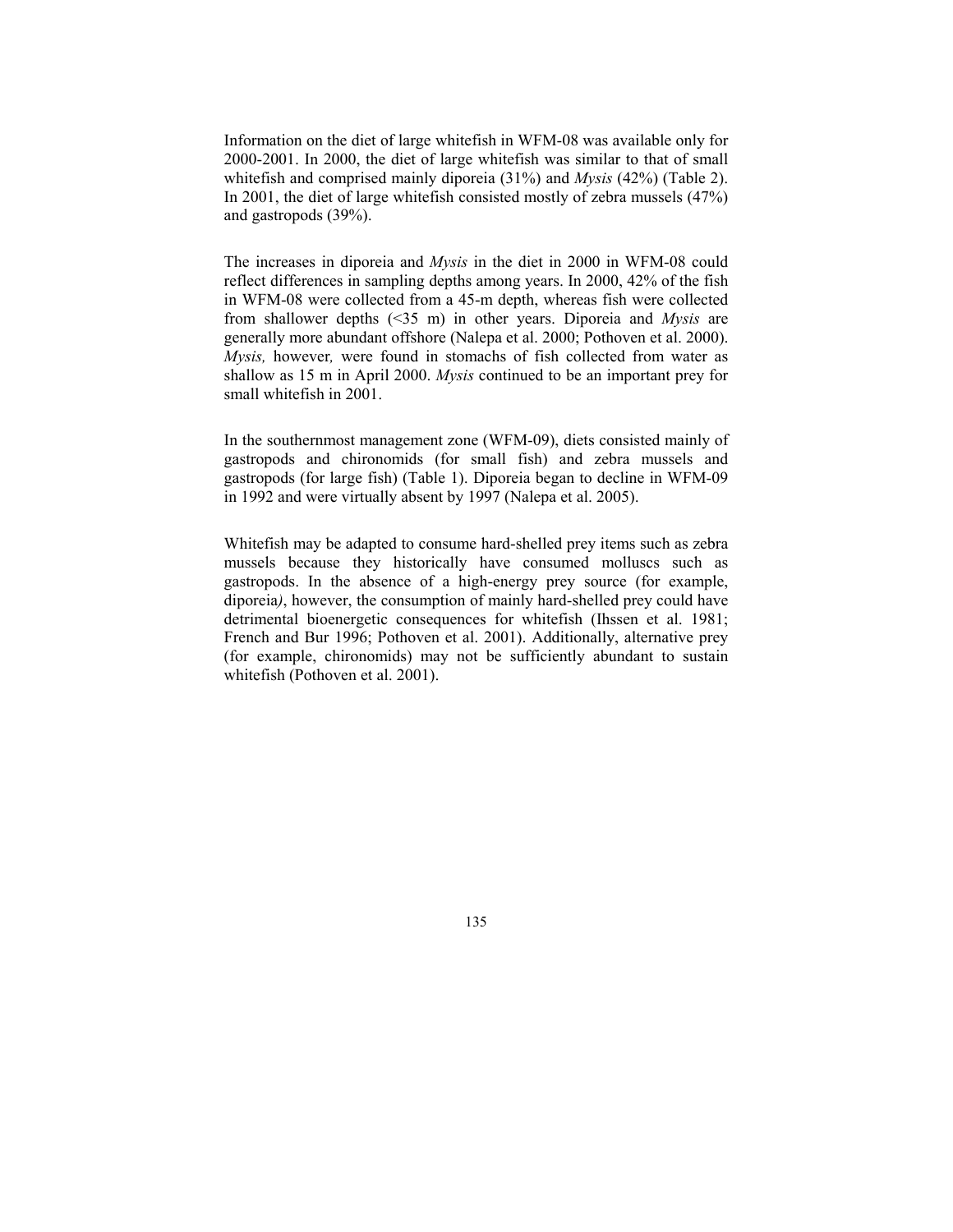One could expect that the diet of whitefish in northern Lake Michigan will become similar to that in southern regions as diporeia continues to decline and zebra and quagga (*D. bugensis*) mussels increase throughout the lake. On the other hand, diet patterns in the northern regions may not become similar to those observed in the southern regions if prey other than zebra mussels are available. For example, in this study, large whitefish were observed to become piscivorous and/or consume isopods in northern regions of the lake where diporeia were already scarce.

Diets of whitefish collected from nearshore  $(\leq 30 \text{ m})$  and offshore  $(31-46 \text{ m})$ areas differed (Table 3). The contribution of diporeia was generally similar between depth zones for small whitefish. Chironomids and zebra mussels were more common in the diets of whitefish from nearshore stations relative to offshore stations, while the contribution of *Mysis* to the diet was much higher offshore. Studies of whitefish diets need to account for differences in depth distribution. Seasonal movements of whitefish between nearshore and offshore areas further complicate such analyses. Additionally, whitefish may be moving farther offshore in the Great Lakes. Although diporeia and other large prey such as *Mysis* are more abundant offshore, bioenergetic costs associated with feeding in deeper, colder water may be high (O'Gorman et al. 2000).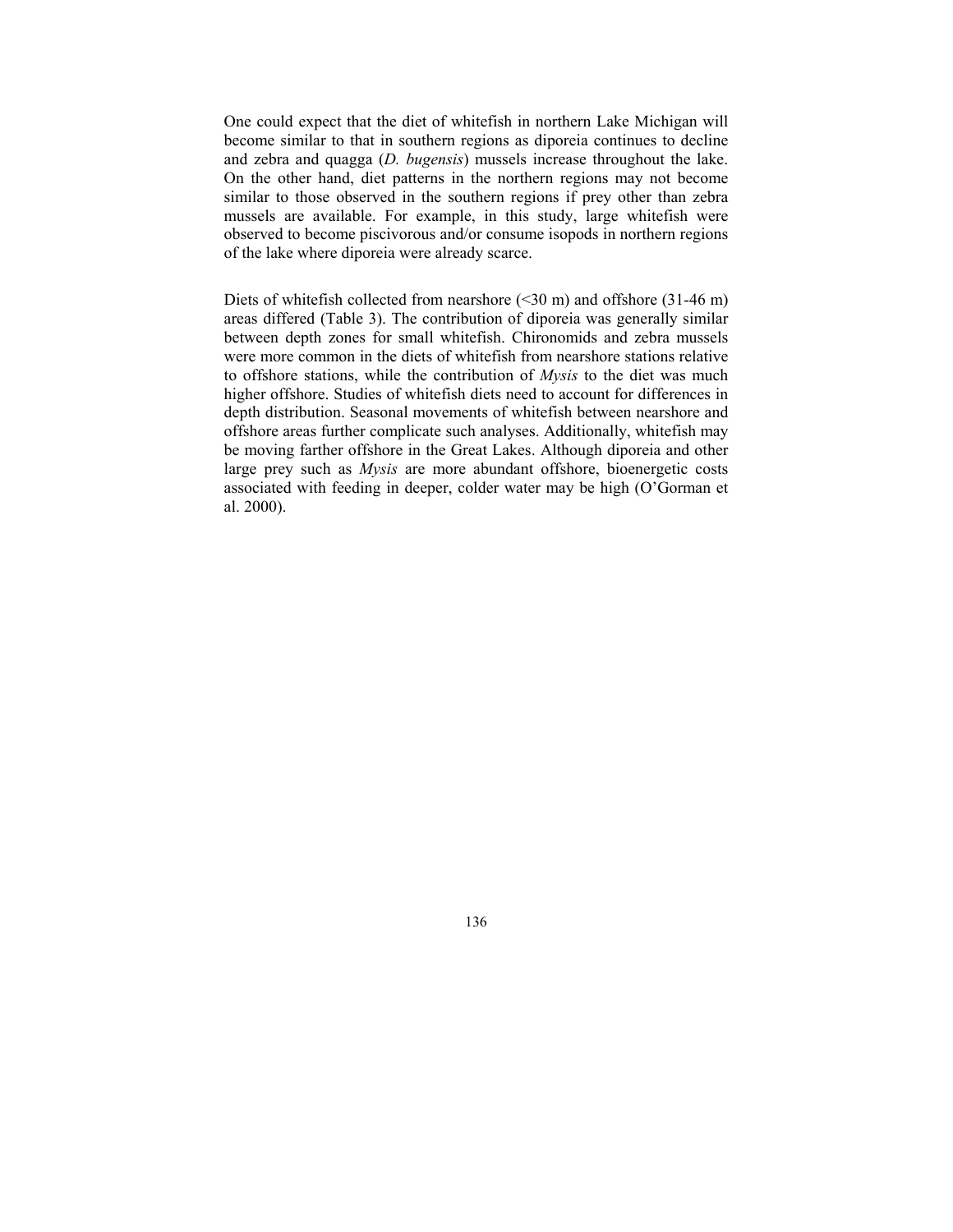|                      | Small fish |                | Large fish |                |  |
|----------------------|------------|----------------|------------|----------------|--|
| Diet item            | Nearshore  | Offshore       | Nearshore  | Offshore       |  |
| Diporeia             | 38         | 35             | 5          | 35             |  |
| Chrionomidae         | 34         | 9              | 16         | 1              |  |
| Dreissena polymorpha | 8          | <1             | 22         | $\leq$ 1       |  |
| Mysis relicta        | 4          | 29             | $<$ 1      | 58             |  |
| Sphaeriidae          | 4          | 7              | 2          | 3              |  |
| Gastropoda           | 4          | $\theta$       | 4          | $<$ 1          |  |
| <b>Bythotrephes</b>  | $<$ 1      | $\overline{4}$ | $<$ 1      | $\mathfrak{D}$ |  |
| Fish                 | $\theta$   | 14             | 46         | $\theta$       |  |
| Other                | 7          | $\overline{2}$ | 4          | $<$ 1          |  |
| N                    | 165        | 39             | 35         | 25             |  |

Table 3. Percent of total dry weight for diet items of small (<430-m TL) and large (>430-mm TL) whitefish collected from nearshore (<30 m) and offshore (31-46 m) zones in Lake Michigan, 1998-2001. *N* = number of lake whitefish used for analyses.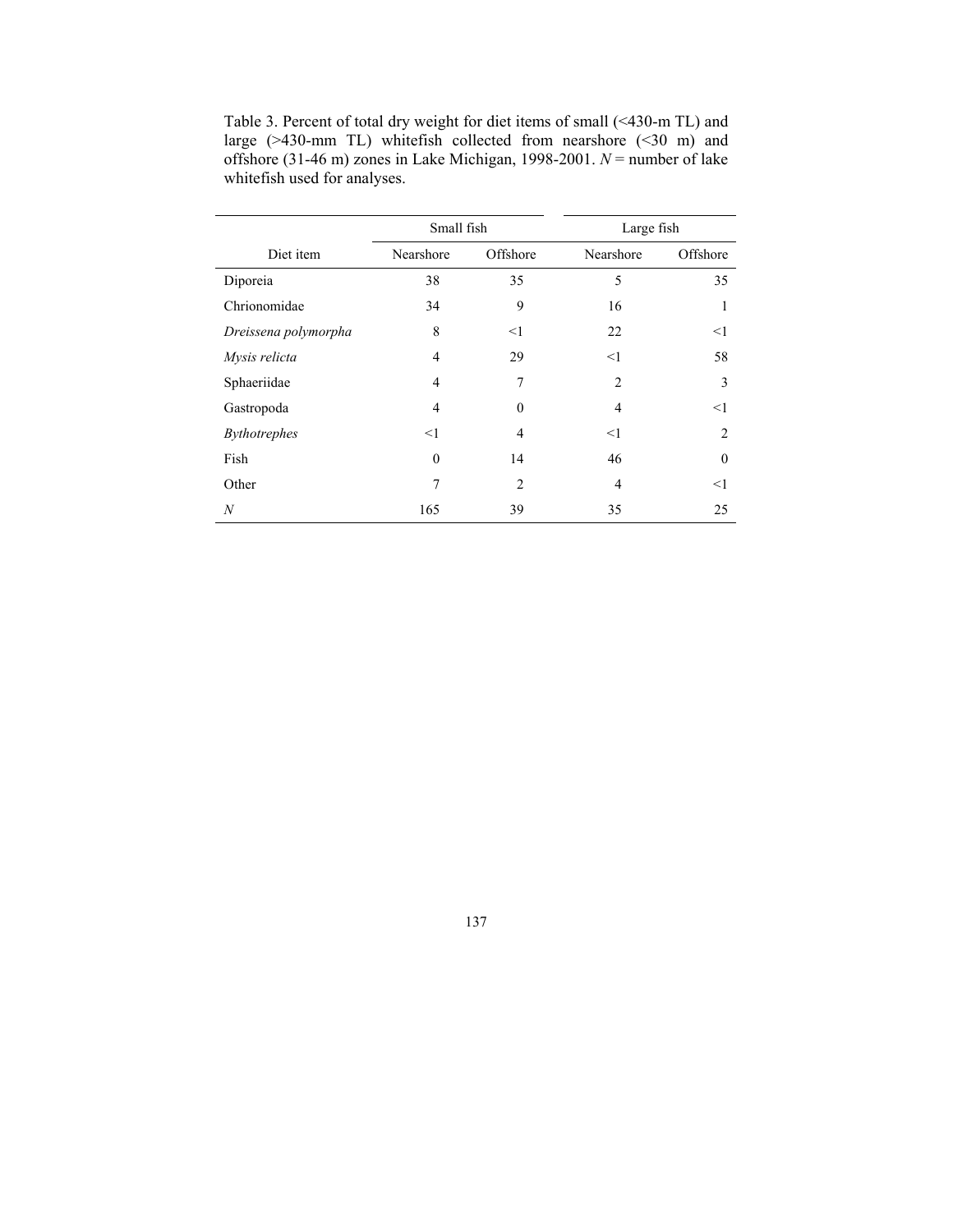There was little correlation between the length of whitefish and the lengths of diporeia ( $r^2 = 0.02$ ) and zebra mussels ( $r^2 = 0.10$ ) that were consumed. The modal length of diporeia in the diet of whitefish was 6-8 mm, indicating that whitefish consumed mostly adults. In contrast, the modal length of zebra mussels (2-4 mm) in the diet of whitefish indicated that the smallest zebra mussels were consumed.

Our data indicate that if diporeia are available, they are an important prey item for both small and large whitefish. *Diporeia* were already beginning to decline at the start of this study (1998), so the species historically may have been an even more important prey. On the other hand, the importance of diporeia in this study could also be somewhat inflated because most fish were collected in the spring. Other fish (for example, bloater (*Coregonus hoyi)* and alewife) are also dependent upon diporeia as a food source during the spring (Rand et al. 1995).

Future research is needed in several areas to understand how changes in the food web of the Great Lakes might affect the diet of whitefish. First, researchers need to have a better understanding of the age-specific and seasonal patterns in diets. Second, researchers need to conduct bioenergetics analyses to understand how the ration of whitefish could be changing. Studies on feeding behavior are needed to understand how prey type, density, and predator size affect foraging patterns and success. Information on diets of whitefish from areas where diporeia remain abundant would provide better insight into the importance of this species as a prey resource.

#### **Acknowledgements**

Funding and field support were provided by the Great Lakes Environmental Research Laboratory, National Oceanic and Atmospheric Administration; Michigan Department of Natural Resources; and the Great Lakes Fishery Trust. Contribution 1261 of the Great Lakes Environmental Research Laboratory, NOAA, Ann Arbor, MI, 48105.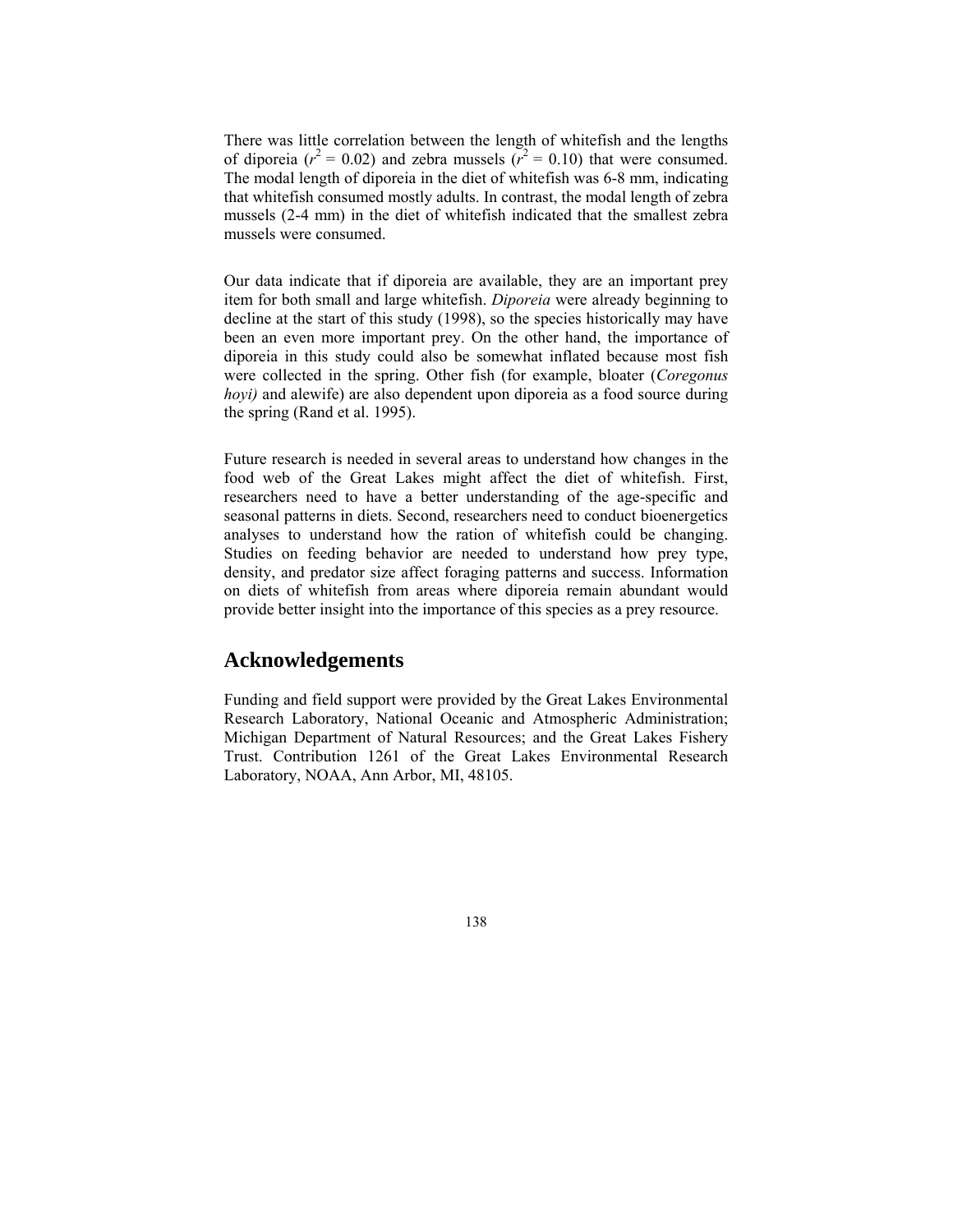#### **References**

- French, J.R.P., and Bur, M.T. 1996. The effect of zebra mussel consumption on growth of freshwater drum in Lake Erie. J. Freshw. Ecol*.* **11**: 283-289.
- Hawkins, B.E., and Evans, M.E. 1979. Seasonal cycles of zooplankton biomass in southeastern Lake Michigan. J. Great Lakes Res. **5**: 256-263.
- Hoyle, J.A., Schaner, T., Casselman, J.M., and Dermott, R. 1999. Changes in lake whitefish (*Coregonus clupeaformis*) stocks in eastern Lake Ontario following *Dreissena* mussel invasion. Great Lakes Res. Rev. **4**: 5-10.
- Ihssen, P.E., Evans, D.O., Christie, W.J., Reckahn, J.A., and DesJardine, R.L. 1981. Life history, morphology, and electrophoretic characteristics of five allopatric stocks of lake whitefish (*Coregonus clupeaformis*) in the Great Lakes region. Can. J. Fish. Aquat. Sci. **38**: 1790-1807.
- Johnson, M.G., and Brinkhurst, R.O. 1971. Production of benthic macroinvertebrates of Bay of Quinte and Lake Ontario. J. Fish. Res. Board Can. **28**: 1699- 1714.
- Jude, D.J., Tin, H.T., Heufelder, G.R., Schneeberger, P.J., Madenjian, C.P., Rutecki, T. L., Mansfield, P.M., Auer, N.A., and Noguchi, G.E. 1981. Adult, juvenile and larval fish populations in the vicinity of the J. H. Campbell power plant, eastern Lake Michigan, 1977-1980. University of Michigan, Great Lakes Research Division, Special Report No. 86. Ann Arbor, MI.
- Makarewicz, J.C., and Jones, H.D. 1990. Occurrence of *Bythotrephes cederstroemi* in Lake Ontario offshore waters. J. Great Lakes Res. **16**: 143-147.
- Nalepa, T.F., and Quigley, M.A. 1980. The macro- and meiobenthos of southeastern Lake Michigan near the mouth of the Grand River, 1976-77. Great Lakes Environmental Research Laboratory, NOAA data report ERL GLERL-17, Ann Arbor, MI.
- Nalepa, T.F., Hartson, D.J., Buchanan, J., Cavaletto, J.F., Lang, G.A., and Lozano, S.J. 2000. Spatial variation in density, mean size and physiological condition of the holarctic amphipod *Diporeia* spp. in Lake Michigan. J. Freshw. Biol. **43**: 107-119.